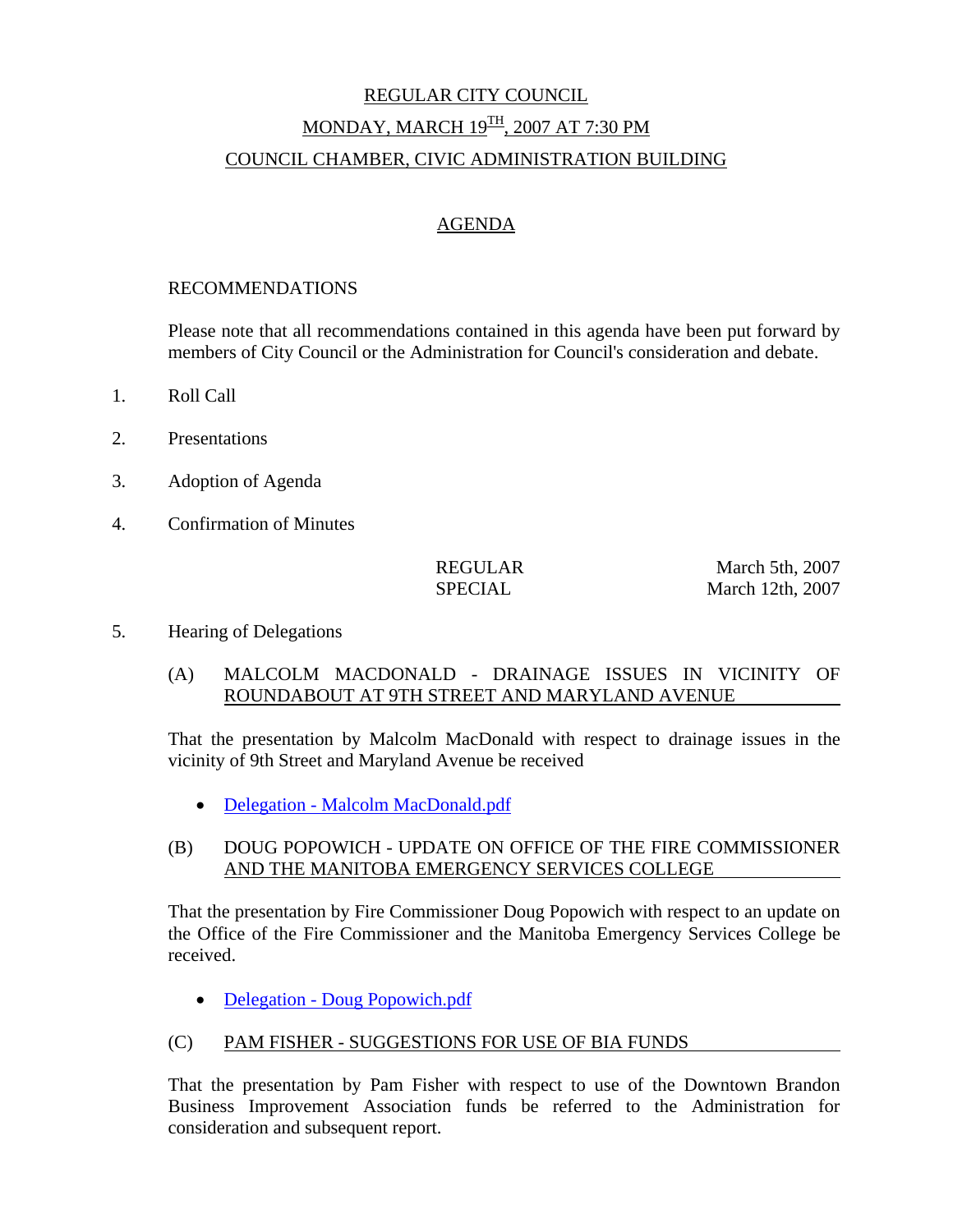# • Delegation - Pam Fisher.pdf

# (D) JIM FARTHING - SUGGESTIONS FOR USE OF BIA FUNDS

That the presentation by Jim Farthing with respect to use of the Downtown Brandon Business Improvement Association funds be referred to the Administration for consideration and subsequent report.

• Delegation - Jim Farthing.pdf

# (E) TOM KEEP - WAIVING OF LANDFILL TIPPING FEES IN SUPPORT OF EARTH DAY

That the presentation by Tom Keep with respect to waiving landfill tipping fees in support of Earth Day be referred to the Administration for consideration and subsequent report.

- Delegation Tom Keep.pdf
- 6. Public Hearing
- 7. Communication and Petitions
- 8. Committee Reports
	- (A) AUDIT AND FINANCE COMMITTEE REPORT FEBRUARY 20TH, 2007

That the Audit and Finance Committee report of its February 20th, 2007 meeting be received.

That the 2007 Utility Rate Study and Rate By-law be prepared whereby the declining block structure be collapsed to achieve a flat rate structure by 2012.

That the necessary by-law amendments be prepared to allow the monthly adding of utility bill arrears to taxes.

That the necessary by-law amendments be prepared to allow the monthly electronic billing and payment of utility bills.

• Audit and Finance Committee Report.pdf

# (B) POVERTY COMMITTEE REPORT - MARCH 13TH, 2007

That the Poverty Committee report of its meeting held March 13th, 2007 regarding the Solutions to Overcome Poverty Public Forum be received.

• Poverty Committee Report.pdf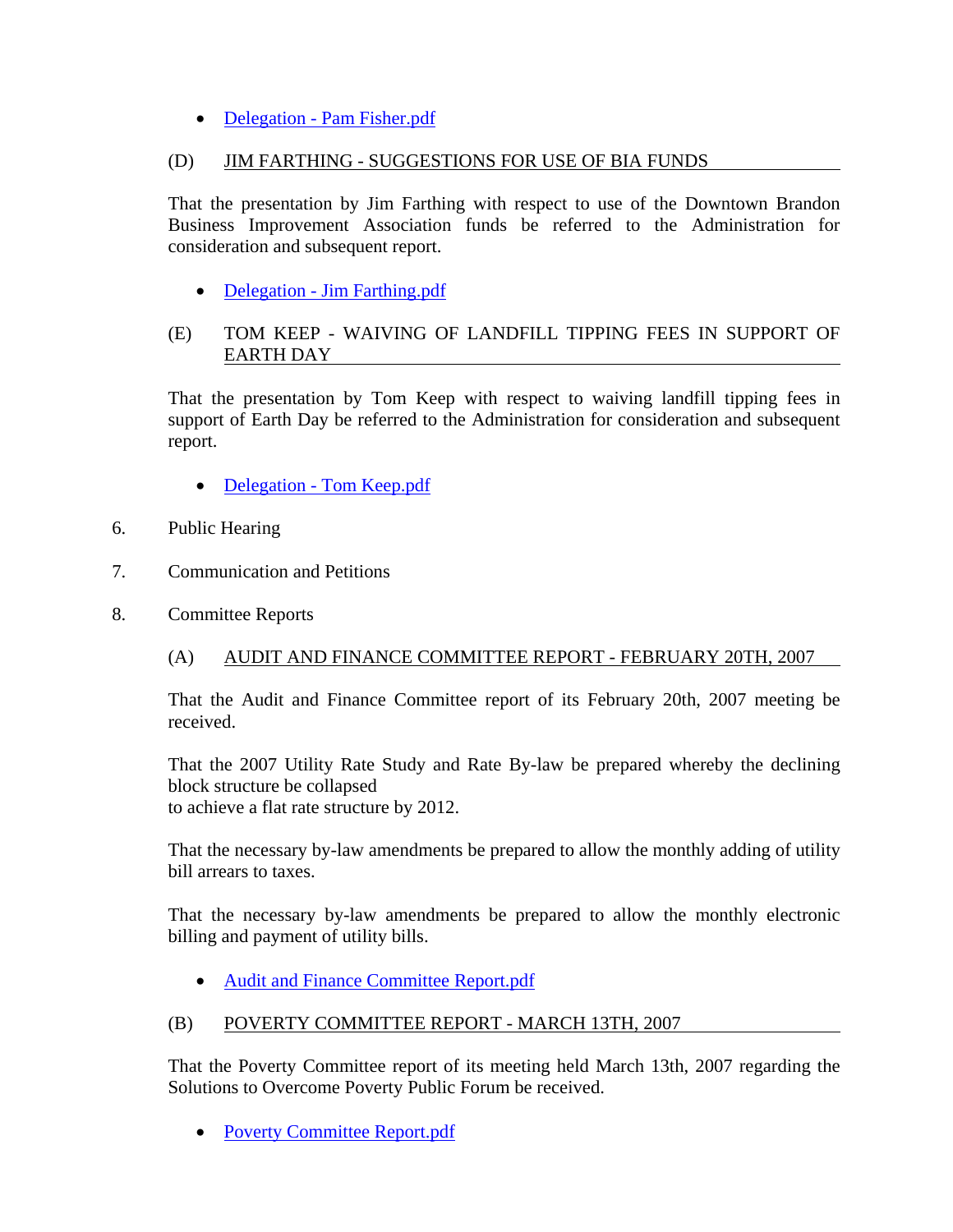# (C) KEYSTONE CENTRE BOARD OF DIRECTORS MEETING VERBAL REPORT - MARCH 19TH, 2007

- 9. Enquiries
- 10. Announcements
- 11. General Business

# (A) THE BRANDON EMERGENCY PLAN

That The Brandon Emergency Plan dated March 2007 be adopted.

• The Brandon Emergency Plan.pdf

# (B) DRAINAGE IN THE NORTH HILL AREA

That upgrades to the existing drainage infrastructure for the North Hill be an increased priority, especially in the areas of 18th Street and Braecrest Drive and 1st Street and Braecrest Drive.

• Drainage in the North Hill Area.pdf

# (C) PROPOSAL TO SUBDIVIDE 1501 BRAECREST DRIVE (TINES O/B/O BRADLEY SAND AND GRAVEL)

That the application of Peter Tines on behalf of the owner, Brandley Sand ' Gravel, to subdivide 1501 Braecrest Drive (Plan of Survey 863 BLTO Exc Wly 125 Feet Perp SW 1/4 35-10-19 WPM) to create two (2) lots and a public road in the DR Development Reserve Zone to accommodate future residential condominiums, life lease condominiums and seniors assisted living be approved, subject to the following conditions:

1) The City of Brandon Planning Department receiving a true copy of a zoning amendment by-law rezoning the said property from DR Development Reserve Zone to RHD Residential High Density Multiple Family Zone;

2) Confirmation from the Senior Building Inspector to the City of Brandon Planning Department that the issues pertaining to site access with respect to applicable building and fire codes have been resolved to the Senior Building Inspector's satisfaction;

3) The owner or successor entering into a development agreement with the City of Brandon as attached to the report to the Planning Commission dated February 14, 2007;

4) The applicant submitting a drainage plan, prepared by a qualified expert, to Manitoba Infrastructure and Transportation indicating how the said property will be drained, the impact that the additional runoff will have on the highway facility (if any) and what revisions will have to be made to the existing system to accommodate any additional runoff;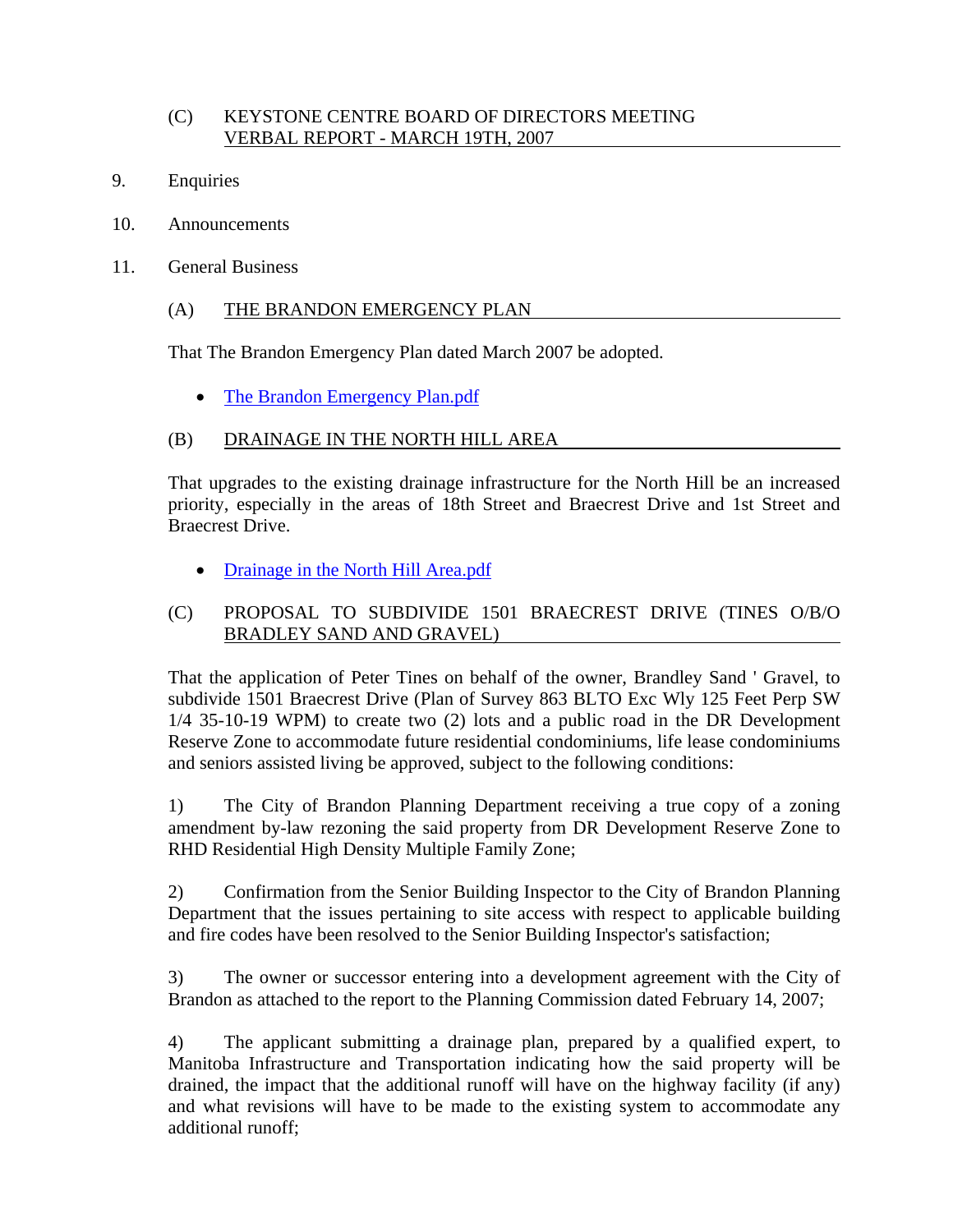5) The applicant submitting a payment of \$26,460.00 to the Brandon School Division pursuant to Part 8, s. 136(1) of the Planning Act; and

6) The applicant submitting to the Planning Department an engineering report relating to drainage of the site, such report to compare pre- and post-development site drainage and establishing control mechanism to ensure no further rate of run-off water generated from the site after development in comparison to the site in its present condition.

- Proposal to Subdivide 1501 Braecrest.pdf
- Garden Heights Letter to Neighbours.pdf
- Garden Heights The Vision.pdf
- Garden Heights\_masterplan board\_2007-02-21.pdf
- Garden Heights\_Vision Board\_2007-02-21.pdf
- Garden Heights\_WETLANDS\_2007-02-20.pdf

# (D) PROPOSAL TO SUBDIVIDE 1215 PATRICIA AVENUE (BLANCHARD O/B/O BLANCHARD AND LALUK)

That the application of Kevin Blanchard on behalf of the owner, Kevin Blanchard ' Delores Laluk, to subdivide 1215 Patricia Avenue (Southerly 54.86m (180') and Easterly 24.39m (80') of Parcel B, Plan 40470 BLTO) be approved subject to:

1. Confirmation to the City of Brandon Planning Department that a variation order has been granted to reduce the minimum required rear yard from 7.6m (24.93') in the RSF Residential Single Family Zone for the lot to be created; and

2. Confirmation from the Senior Building Inspector to the City of Brandon Building Department that the issue pertaining to fire department access has been resolved to the Senior Building Inspector's satisfaction.

• Proposal to Subdivide - 1215 Patricia Avenue.pdf

# (E) BRANDON TRANSIT OPERATING STRATEGY

That the Brandon Transit Operating Strategy dated March 2007 be approved.

- Brandon Transit Operating Strategy.pdf
- Brandon Transit Operating Strategy New Appendix A.pdf

# (F) TRANSIT SERVICE EXTENSION PROPOSAL

That upon confirmation of Federal Government funding to cover increased operating costs, the hours of operation for Regular and Handi Transit service be extended to operate from 6:00 a.m. to midnight, Monday through Saturday;

and further, that Handi Transit Service be extended to operate from 9 a.m. to 5 p.m. on Sundays and Statutory Holidays;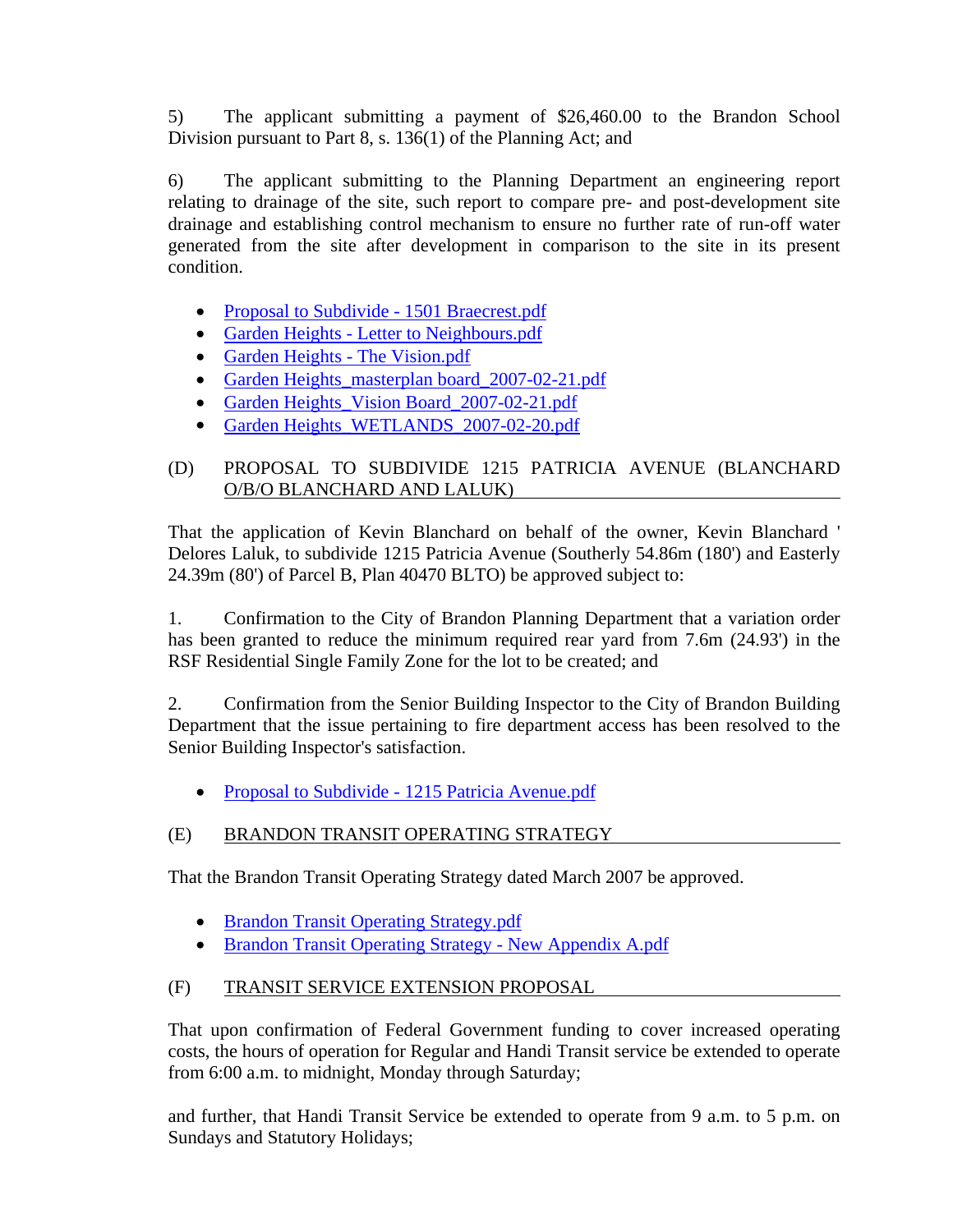and further, that an additional two hours of peak demand service be provided as part of the Handi Transit service.

• Transit Service Extension Proposal.pdf

# (G) ADOPTION OF 2007 FINANCIAL PLAN

WHEREAS Section 162 of The Municipal Act requires each municipality to adopt a financial plan for each fiscal year in a form approved by the Minister of Intergovernmental Affairs and consisting of:

- a) an operating budget;
- b) a capital budget;
- c) an estimate of operating revenue and expenditures for the following fiscal year; and
- d) a five year capital expenditure program;

AND WHEREAS the Council of The City of Brandon has prepared such a financial plan;

NOW THEREFORE BE IT RESOLVED that the 2007 Financial Plan of The City of Brandon dated March 14, 2007, as set out in the form approved by the Minister, be adopted, and that the said operating and capital estimates in the plan shall be incorporated in and form part of the 2007 Tax Levy By-law;

AND FURTHER, that a copy of the Financial Plan for the fiscal year 2007 be filed with the Minister of Intergovernmental Affairs pursuant to said Act.

• Adoption of 2007 Financial Plan.pdf

# (H) SHELLMOUTH RESERVOIR REGULATION LIAISON COMMITTEE

That Manitoba Water Stewardship be advised that the City of Brandon wishes to confirm its desire to remain an active member of Shellmouth Reservoir Regulation Liaison Committee with representation supplied by the City of Brandon Development Services Division;

and further that said membership apply until the City of Brandon becomes a member of a Conservation District.

• Shellmout Reservoir Regulation Liaison Committee.pdf

# (I) 2007 GRANT-IN-AID REQUEST

That the Manitoba Department of Infrastructure and Transportation be advised that the City of Brandon intends to proceed with the milling and paving of 13th Street from Park Avenue to Richmond Avenue and the 500 and 600 Blocks of Dennis Street;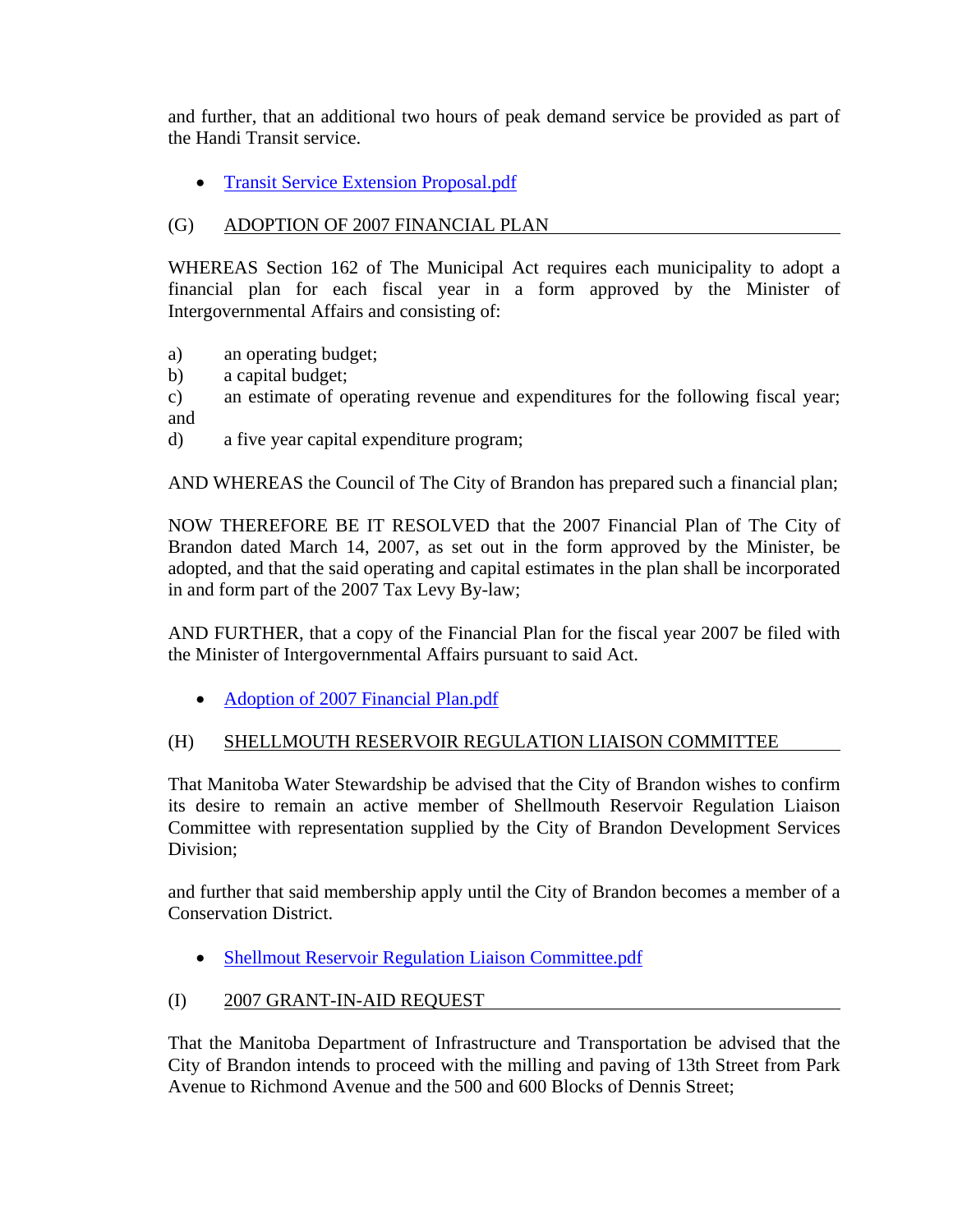and further, that a grant in the amount of \$93,870 be requested from the Manitoba Department of Infrastructure and Transportation under the 2007 Grant-In-Aid Program.

• 2007 Grant-In-Aid Request.pdf

# (J) COMMITTEE TO PREPARE A PLAN REGARDING ESTABLISHMENT OF A GENERAL MUSEUM - COUNCILLOR BLACK

That a City Council committee be established to prepare a plan for the formation of a general museum that would include an evaluation of potential sites, estimate of capital costs, identification of funding sources and a detailed plan for the ongoing operation of the museum, as well as an assessment of the possibility of including within the museum, a community archives;

and further, that the Committee include a Councillor from the Brandon Municipal Heritage Committee and two other Councillors and at least three citizen representatives;

and further, that the Committee submit a report on its progress to City Council by October 31st, 2007 and a final report prior to budget deliberations for 2008.

• Committee to Prepare a Plan Regarding Establishment of a General Museum.pdf

# (K) TENDER NO. 21/07 - WASTEWATER BIOSOLIDS FARMLAND PROGRAM

That the bid received from Assiniboine Injectors Ltd. for the Wastewater Biosolids Farmland Program at a cost of \$529,867 be accepted.

• Tender for Wastewater Biosolids Farmland Program.pdf

# (L) PROPOSED DEVELOPMENT PLAN AMENDMENT APPLICATION IN RM OF CORNWALLIS (YOGESH GORADIA O/B/O NEIL D. AND CORIANNE CHAPMAN)

That as a result of the issues and concerns outlined in the report of General Manager of Development Services dated March 14th, 2007, the Board of the Brandon and Area Planning District be advised that the Council of the City of Brandon is opposed to the application of Yogesh Goradia on behalf of Neil D. and Corianne Chapman to amend the Brandon and Area Planning District Development Plan to re-designate land located south of Patricia Avenue and west of the Assiniboine Rivers (Part of Sections 2 and 3, Township 10, Range 18 WPM) in the RM of Cornwallis from Agricultural to Rural Settlement Centre.

- Proposed Development Plan Amendment in RM of Cornwallis.pdf
- 12. By-laws

# No. 6855 TO REZONE PROPERTY LOCATED AT 1501 BRAECREST DRIVE FROM DR DEVELOPMENT RESERVE ZONE TO RHD RESIDENTIAL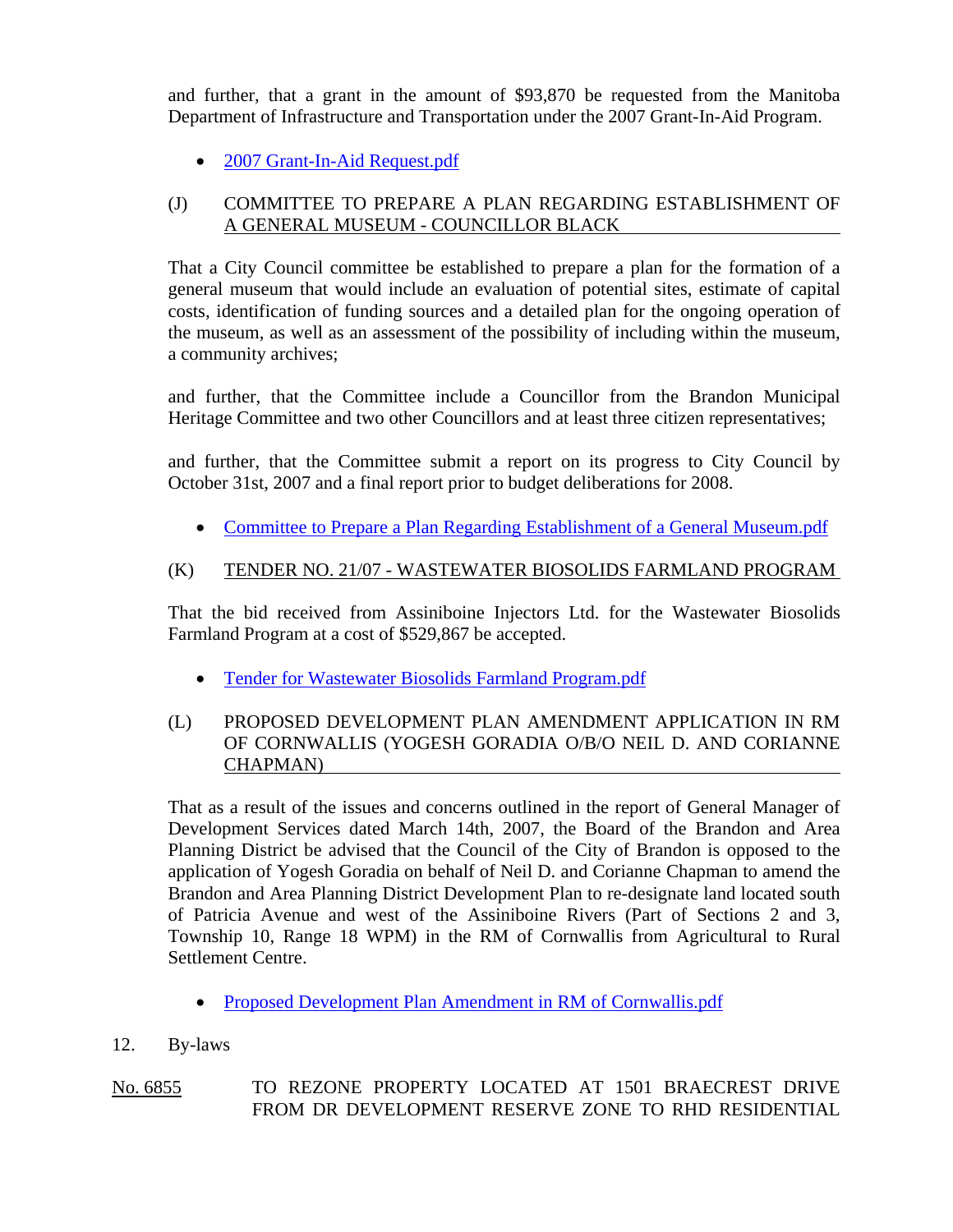#### HIGH DENSITY MULTIPLE FAMILY ZONE (TINES O/B/O BRANDLEY SAND AND GRAVEL) 2ND READING AND ABEYANCE OF 3RD READING

That By-law No. 6855 to rezone 1501 Braecrest Drive (Plan of Survey 863 BLTO Exc Wly 125 Feet Perp SW 1/4 35-10-19 WPM) from DR Development Reserve to RHD Residential High Density Multiple Family Zone be read a second time;

and further, that third reading of the by-law be held in abeyance pending the following conditions being included in the development agreement to be made between the City of Brandon and the applicant as a requirement of subdivision approval and said agreement being executed by both parties prior to third reading of the by-law:

(a) the applicant or his successor seeking approval from Brandon City Council for any change in the use or design of the concept plan deemed to be substantial by the City of Brandon Planning Department; and

(b) the applicant submitting to the Planning Department an engineering report relating to drainage of the site whereby such report shall compare pre- and postdevelopment site drainage and establish control mechanisms to ensure no further rate of run-off water will be generated from the site after development in comparison to the site in its present condition.

Note: This by-law received first reading at the January 22nd, 2007 meeting of City Council

- By-law No. 6855.pdf
- Garden Heights Letter to Neighbours.pdf
- Garden Heights The Vision.pdf
- Garden Heights masterplan board 2007-02-21.pdf
- Garden Heights Vision Board 2007-02-21.pdf
- Garden Heights\_WETLANDS\_2007-02-20.pdf

# No. 6857 TO AMEND BY-LAW NO. 6852 (SCHEDULE OF FEES) WITH RESPECT TO FEES CHARGED FOR THE WHEAT CITY GOLF COURSE 2ND AND 3RD READINGS

That By-law No. 6857, to amend Schedule of Fees By-law No. 6852 with respect to fees charged for the Wheat City Golf Course be read a second time.

That this by-law be read a third and final time.

Note: This by-law received first reading at the March 5th, 2007 meeting of City Council

• By-law No. 6857.pdf

No. 6858 2007 TAX LEVY BY-LAW 1ST READING